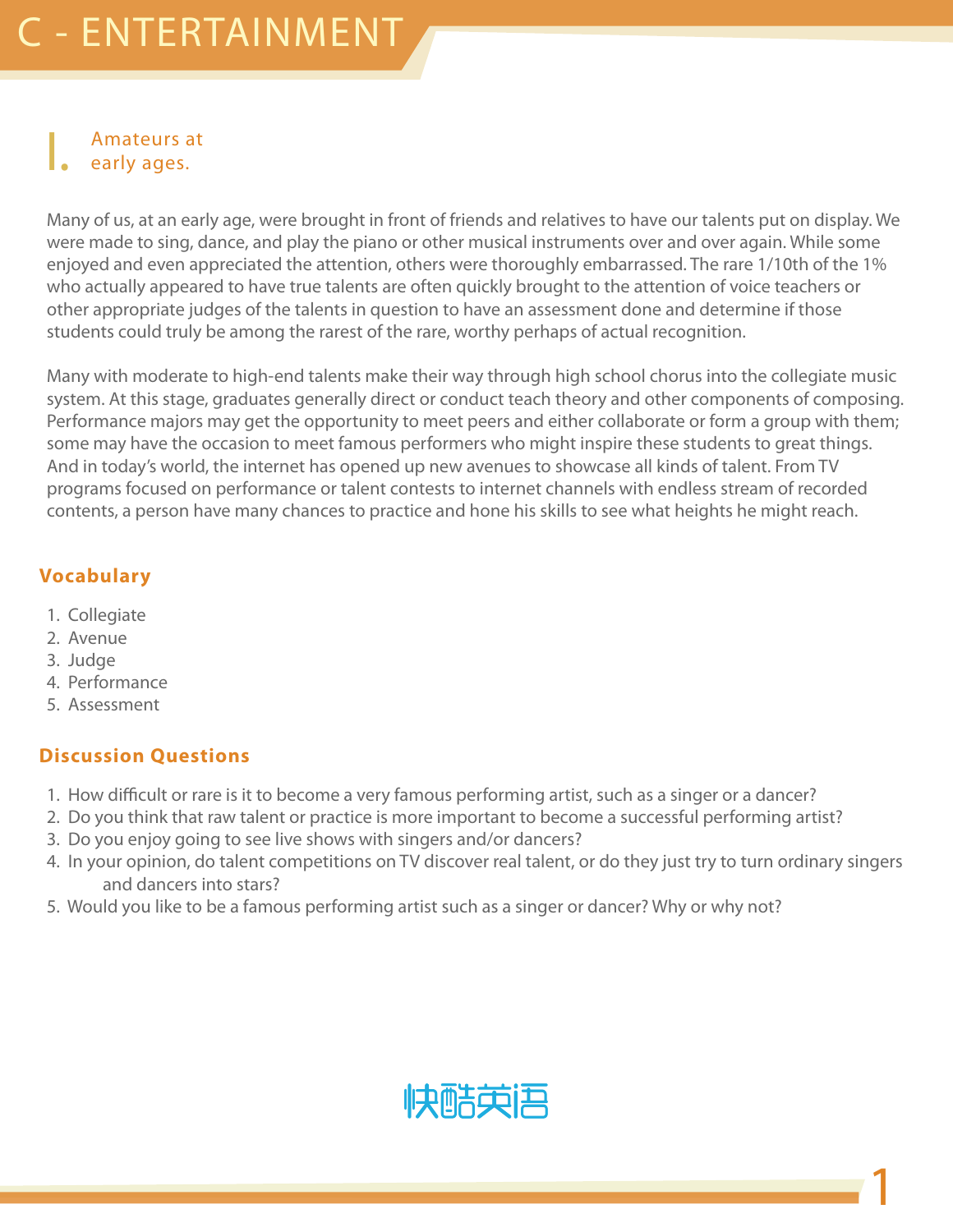### II. Young stars and their tragic fall.

It does not take a person very long to see that nepotism often plays a part in the entertainment industry. There are usually two generations of a family or sometimes more working in television or films everywhere we look. There are some examples where all are equally entertaining and sometimes even work successfully together. However, there are also instances where a member, even with the support and familiarity of what the clan goes through, has to be "propped up". This one abuses alcohol, drugs, or worst of all self-harm or commit suicide. Many wonder, "How could this happen? They seemed to have everything in the world at their feet."

Perhaps that is part of the sad problem. This has also been happening to a lot of young rising stars not from any showbiz families. Is it the amount of pressure they get from the constant attention? Is it the party lifestyle? Or perhaps they were just too young and incapable of dealing with fame and stardom? I most definitely do not feel any sorrier for them than for anyone else struggling to make it in the world. We each handle things in different ways, and can only do the best we can. Some struggle every day for a number of difficulties in their lives. Sadly we have lost a lot of young stars this way. And this leaves us living in the "real world" to wonder what could have gone wrong or what more could they want?

#### **Vocabulary**

- 1. Nepotism
- 2. Suicide
- 3. Stardom
- 4. Propped up
- 5. Lifestyle

- 1. What are some of the pros and cons of being a famous star?
- 2. Why do some stars end up abusing drugs or alcohol?
- 3. How can having famous friends or a famous family member help someone's career?
- 4. Would you like to be famous? Why or why not?
- 5. If you could meet a famous star, who would it be and why?

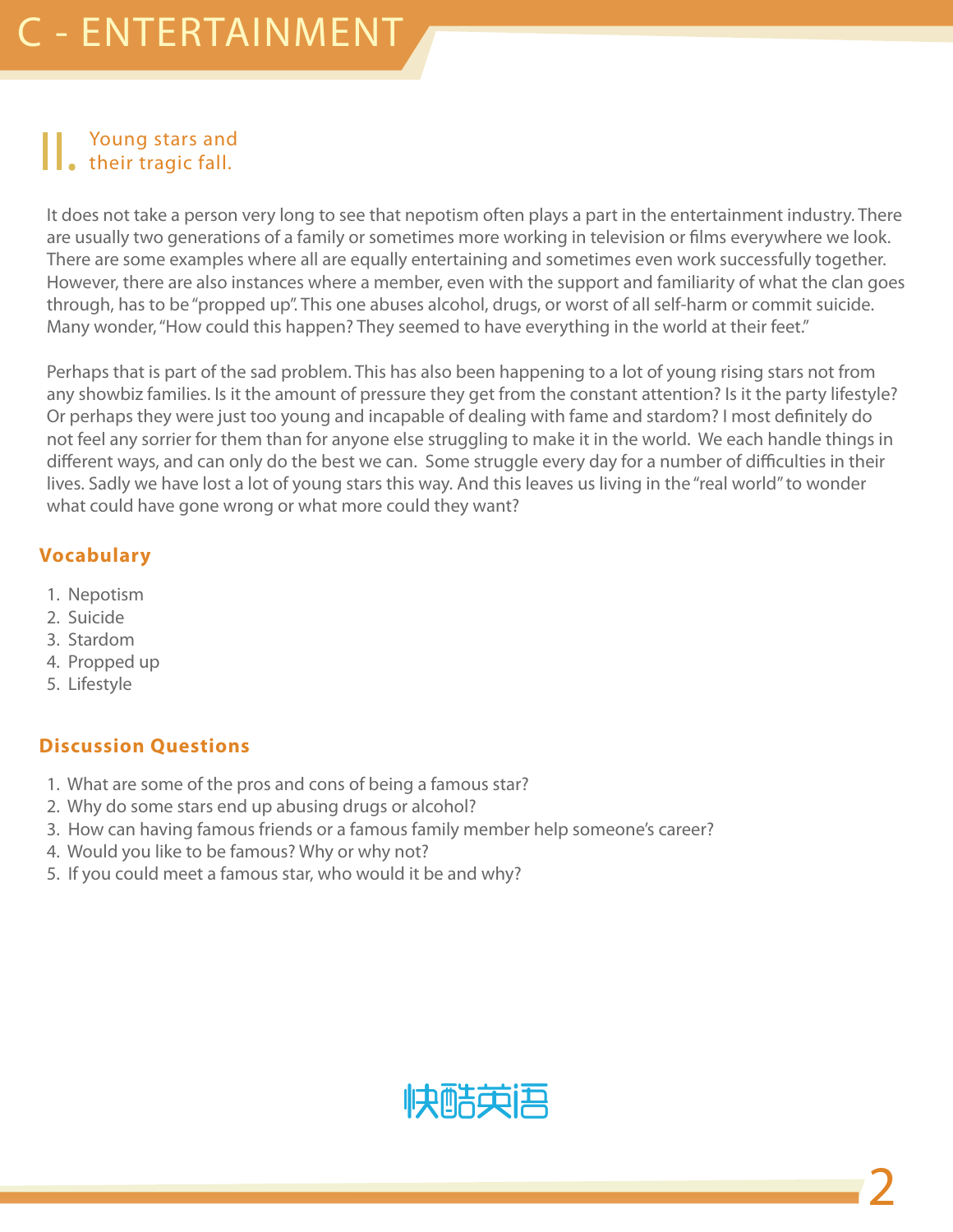### Famous old and new entertainment acts.

From time immemorial, entertainment has been one of the greatest and most popular forms of stress relief. Many travelling bands of theatrical and circus acts used to perform in cities and towns all over Europe and Asia. There were lion tamers, high wire performers, trapeze artists, and of course the ever-present clowns. While circuses have fallen somewhat out of favor in recent years, they once were the talk of the town and looked forward to by children nearly as much as Christmas.

In the internet age, though, where most people have the attention span of a flea, new ways to entertain the masses have emerged. Vocal and instrumental music has always been appealing for hundreds of years if not more. Yet the popularity and varieties of this type of act have not diminished but have become archetypical reaching audiences around the world. 'YouTube' is now a household name, and they not only 'audition' new acts but do an outstanding job of maintaining a running database of artists and performers as well as their works. Other niche performances like stand-up comedy, variety shows, and contests have risen and fallen in popularity over the years. Back now are the talent contests, and with the new found popularity, back to stay it would appear.

#### **Vocabulary**

- 1. Act
- 2. Niche
- 3. Archetypical
- 4. Audition
- 5. Attention span

- 1. Why has entertainment been popular, so it would seem, since the dawn of man? Why has it stayed popular?
- 2. Name three types of act which have retained their popularity over the years.
- 3. Name three which have not. Why?
- 4. Describe a circus if you have ever been to one. What are clowns and what do they do?
- 5. What has YouTube done for the popularity of professional and amateur acts?

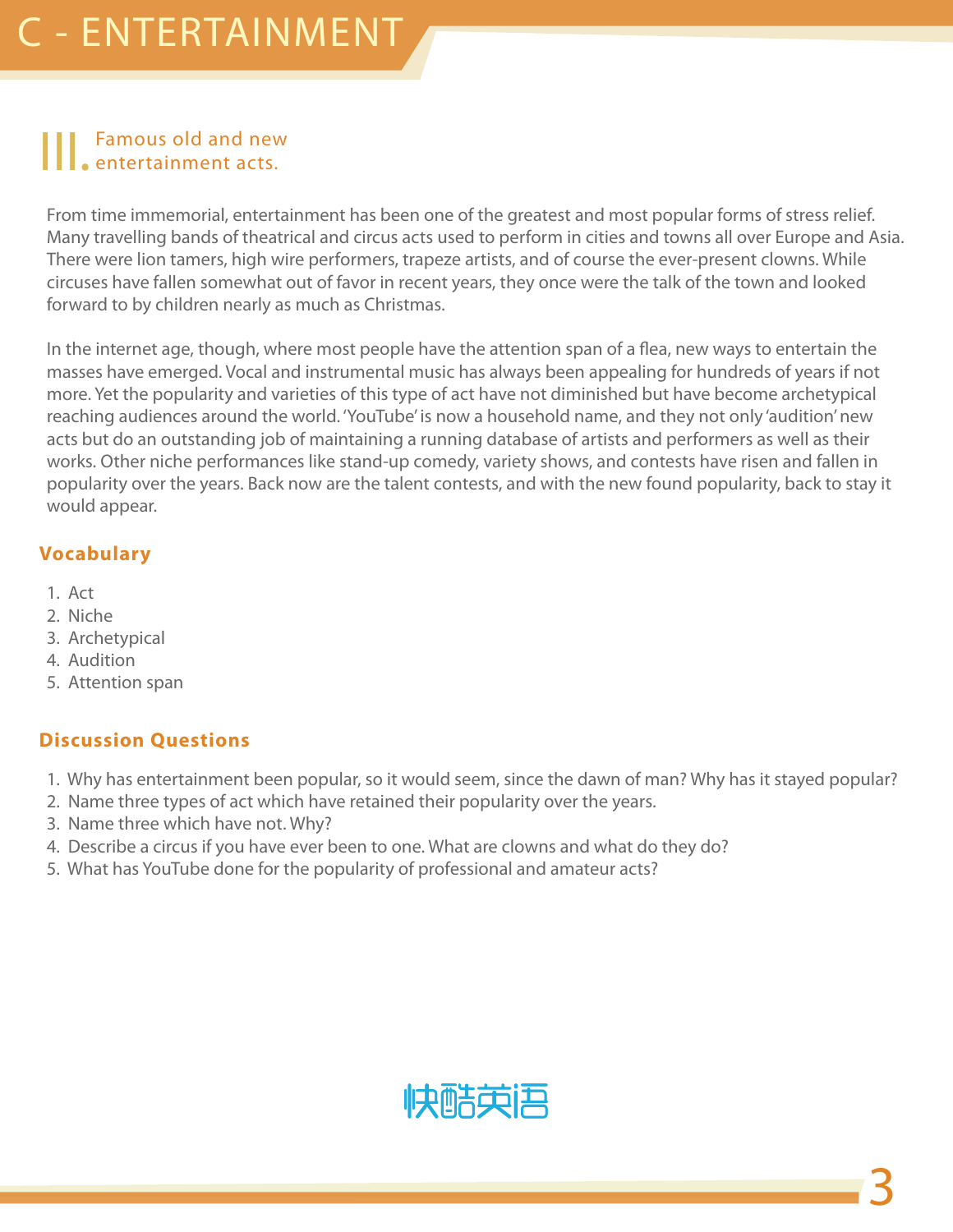# **IV.** The film industry, in the USA and the rest of the world.

If you were to collect all the most famous professional performers from around the world and put them together, you would almost certainly find that more Americans made up more people in this group than any other nationality. But more famous does not necessarily mean better or more talented; and there is a lot to be said about quality versus quantity. There are many fine performers and just as many disciples from lands far outside the USA as well. Every year, a list of new potential filmmakers and acting talents enter the worlds of waitressing, bar work, and web blogging, among others, to make ends meet while they continue to develop their creative abilities and pursue their dreams of making it big. Unfortunately, only a small proportion of these hopefuls will do so.

Worldwide, California is probably the most famous place for film making and film schools, but there are many excellent film schools outside California and outstanding movies are made all over the world. Although many come by whatever means necessary to attend the universities in the USA, there are also a number who stay in their native lands and put their creative weight into works of cultural and historical significance. Some are even doing ground-breaking 3D film making, and even making advances in animation on top of that. But, perhaps because of the old promise of the American Dream, many talented and potential stars arrive in the USA by boat, train, wagon, or plane every day.

#### **Vocabulary**

- 1. Talent
- 2. Filmmakers
- 3. Ground-breaking
- 4. Contemporaries
- 5. Proportion

- 1. Why do film and acting students come to Hollywood to take auditions and to have their scripts read every day?
- 2. What does the phrase 'quality over quantity' mean? How can we apply that here?
- 3. Why do many filmmakers around the world sometimes make cultural films or documentaries?
- 4. What does it mean, 'by boat, train, wagon or plane'?
- 5. Would you prefer to be an actor/actress in front of the camera, or a director, producer or script writer behind it?